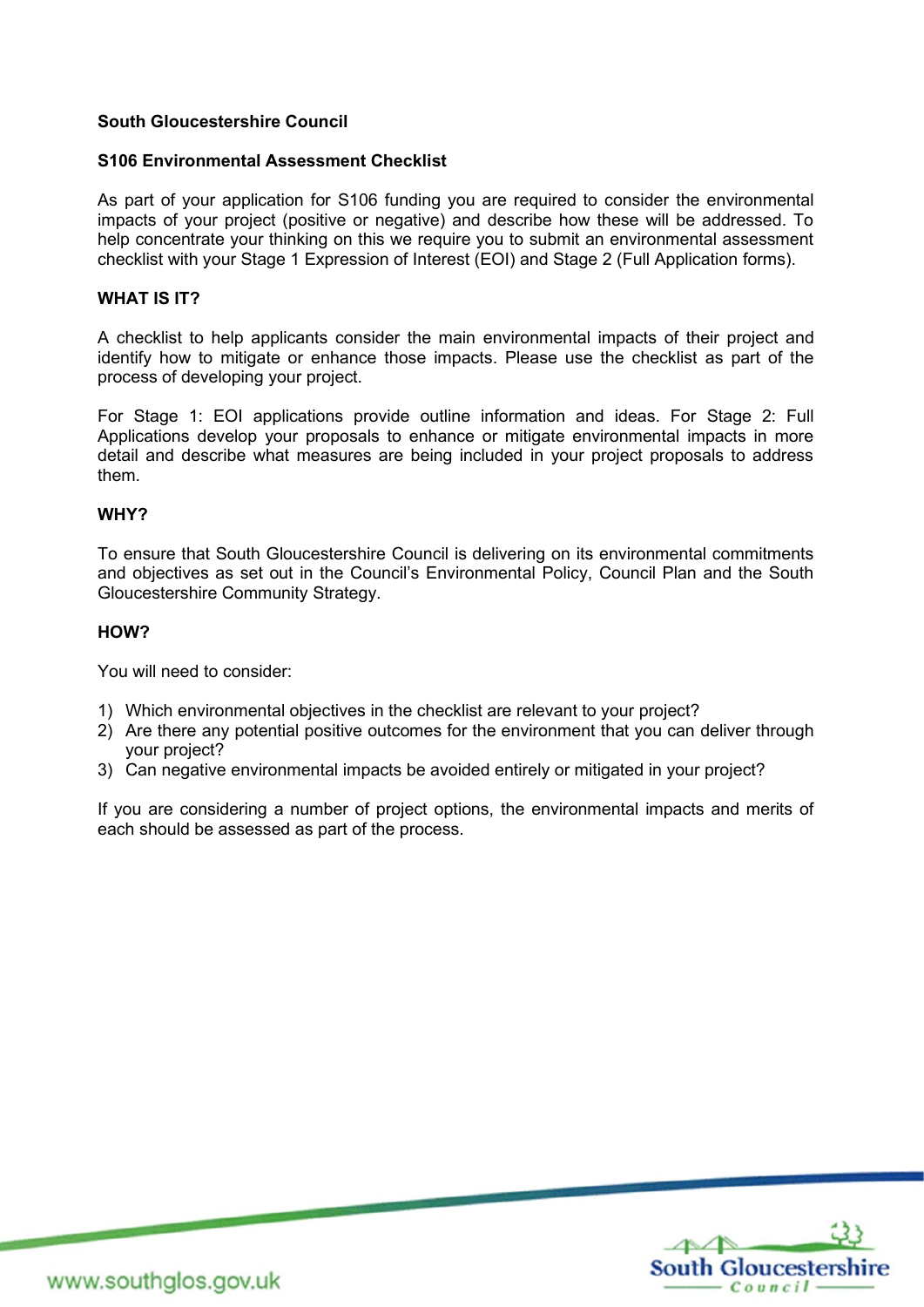# **S106 ENVIRONMENTAL ASSESSMENT CHECKLIST**

| Project name  | Eagle Crescent play area project                 |
|---------------|--------------------------------------------------|
|               | Applicant (name of   Pucklechurch Parish Council |
| organisation) |                                                  |

| <b>Environmental</b><br>objective                                                                                                                  | Is this<br>objective<br>relevant to<br>your<br>project?<br>Y/N | If yes please describe what measures you have<br>taken to ensure potential positive impacts are<br>delivered and/or potential negative impacts are<br>avoided or mitigated?                                                                                                                                                                                                                                                                                                                                                      |
|----------------------------------------------------------------------------------------------------------------------------------------------------|----------------------------------------------------------------|----------------------------------------------------------------------------------------------------------------------------------------------------------------------------------------------------------------------------------------------------------------------------------------------------------------------------------------------------------------------------------------------------------------------------------------------------------------------------------------------------------------------------------|
| Reduce carbon dioxide<br>$(CO2)$ emissions                                                                                                         | Indirectly Y                                                   | All tenderers must share and meet the project's<br>sustainability criteria and mitigation strategies in line<br>with Pucklechurch PC's Environment policy and best<br>practice and:<br>outline how they and their suppliers are<br>minimising environment impact including:<br>Sourcing materials.<br>$\bullet$<br>Manufacture.<br>Packaging.<br>Transport.<br>Disposal and product end of life<br>options.<br>All tenderers must submit their environmental policy<br>Weighting priority for local suppliers/UK<br>manufacture. |
| Reduce energy use                                                                                                                                  | Indirectly Y                                                   | As above                                                                                                                                                                                                                                                                                                                                                                                                                                                                                                                         |
| Increase the<br>development and use of<br>renewable energy                                                                                         | Indirectly Y                                                   | As above                                                                                                                                                                                                                                                                                                                                                                                                                                                                                                                         |
| Reduce transport<br>emissions                                                                                                                      | Y                                                              | Preference for local suppliers and UK manufacture<br>Enhanced play equipment will result in residents not<br>having to travel further afield for quality play<br>experiences, reducing car travel emissions.                                                                                                                                                                                                                                                                                                                     |
| Reduce waste and<br>increase reuse and<br>recycling                                                                                                | Y                                                              | All tenderers must submit environmental policy and<br>mitigation strategies.                                                                                                                                                                                                                                                                                                                                                                                                                                                     |
| Use water efficiently,<br>and sustainably manage<br>the water environment<br>(including flood risk<br>management, taking<br>into account projected | $\mathsf{N}$                                                   | N/A                                                                                                                                                                                                                                                                                                                                                                                                                                                                                                                              |